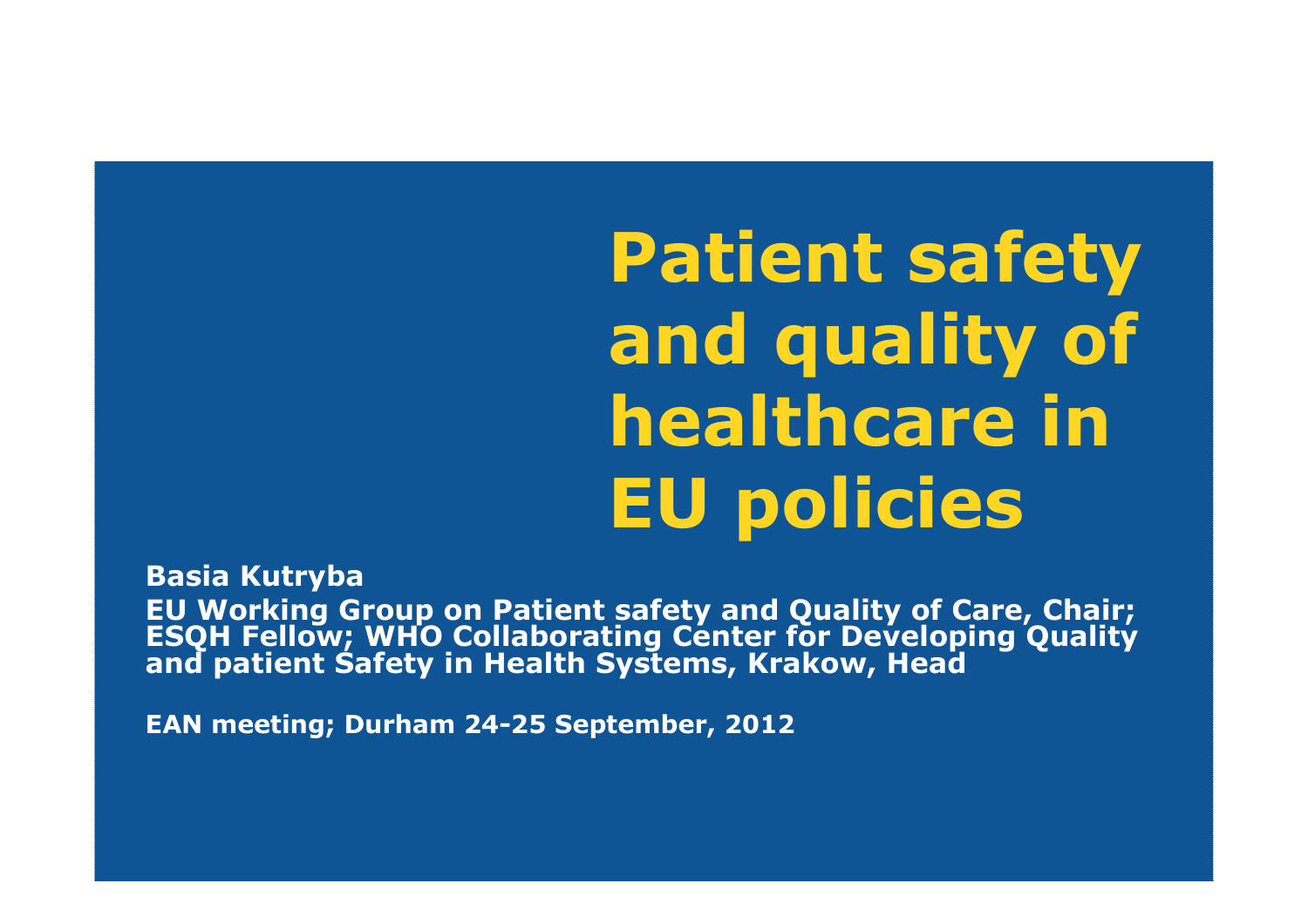#### **EU legal framework of public health**

#### *The Treaty on the functioning of the European Union (Lisbon 2009):*

• The EU will be able to support, coordinate and supplement Member States in the quality and safety domain. Responsibility is with MS.



- Hard law for some topics in the quality and safety domain:
	- **Human blood and blood components (2002)**
	- **Donation and procedures around human tissues and cells (2004)**
	- **Human organs for transplantation (2010)**
	- **Patients' rights of cross-border healthcare (2011)**
	- **Pharmacovigliance and falsified medicinal products (2010, 2008)**
	- **Recognition of professional qualifications (2005)**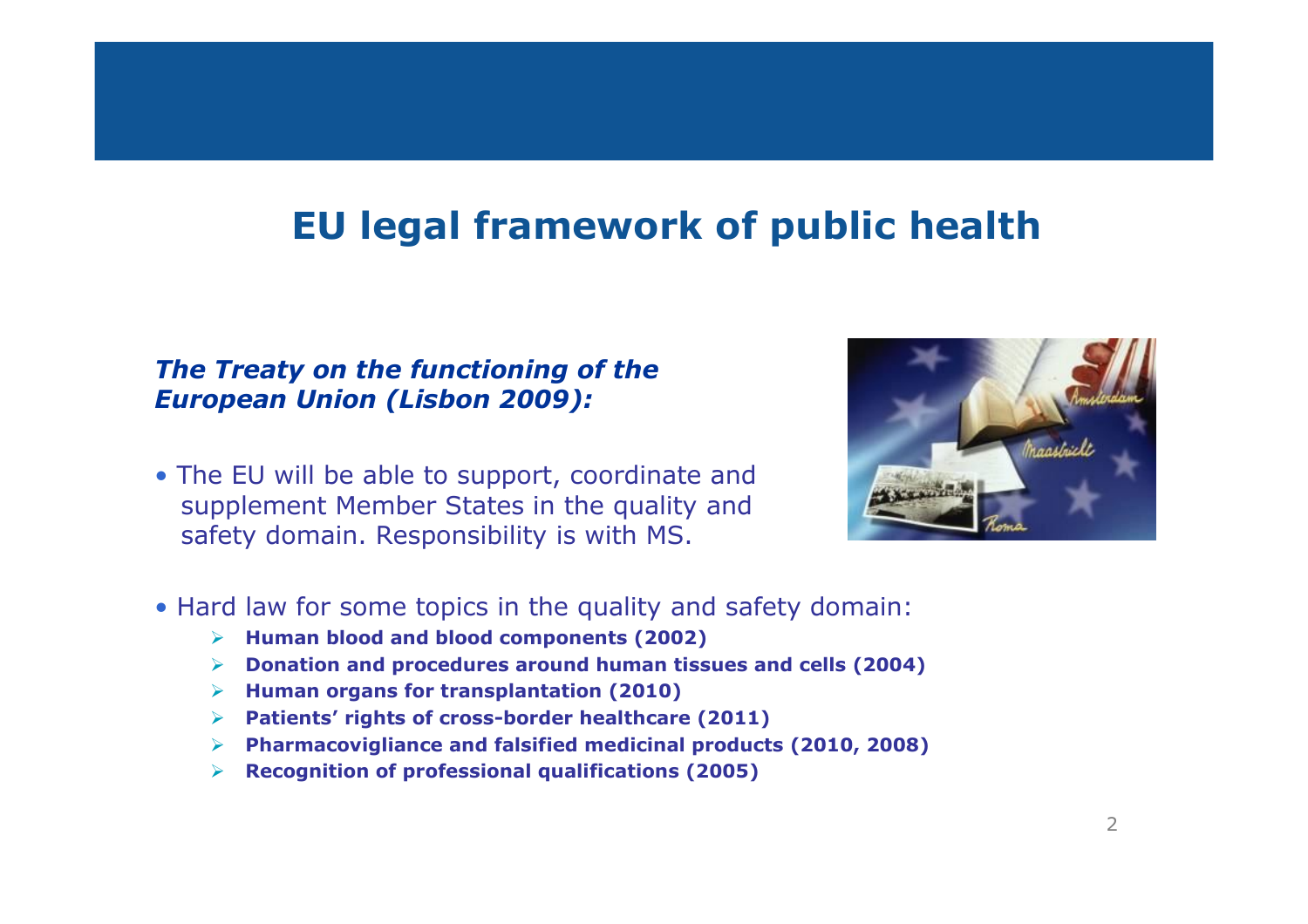#### **EU value-based approach to health**

**In 2006, Ministers came together to confirm the EU's commitment to overarching common values and principles such as:**

• **- universality,**

- **- access to good quality care,**
- **- equity,**
- **- solidarity.**

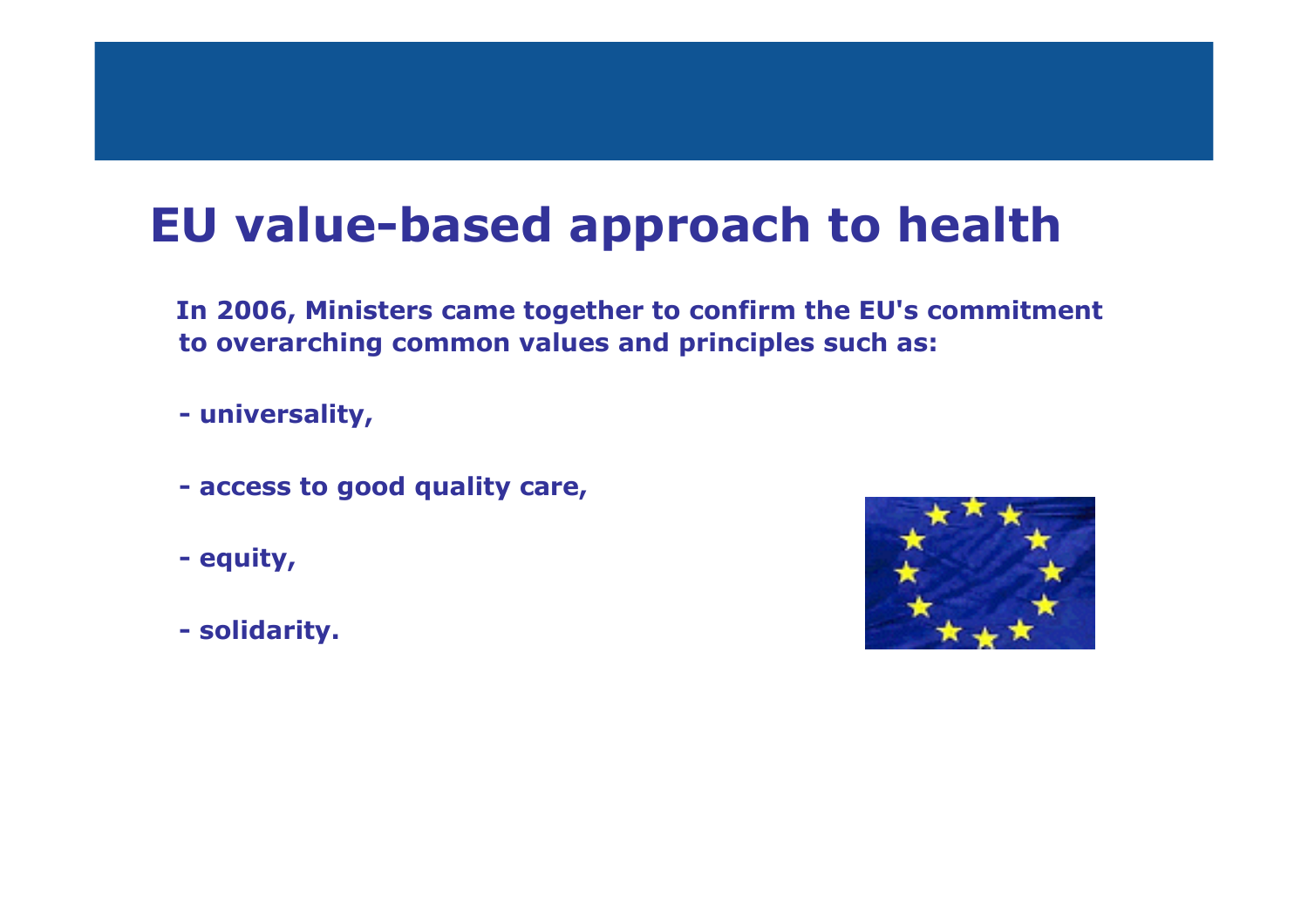#### **Patient Safety Activities of the EU**

- A working group on patient safety and quality of healthcare
	- EU Member States, EFTA, Council of Europe, WHO, OECD, European associations of patients, doctors, pharmacists, nurses, managers
- Projects
	- E.g. SIMPaTiE, EUNetPaS: EU network on patient safety 2007-2010
- Research Projects
	- E.g. Duque (quality in hospitals), Linnaeus (safety in primary care), Marquis (quality strategies), Handover, Helics (healthcare associated infections), etc.
- Legal tools
	- Council Recommendation on patient safety, including the prevention and control of HCAI (2009)
- **Joint Action on patient safety and quality of healthcare**  (EU collaboration on patient safety and quality of healthcare)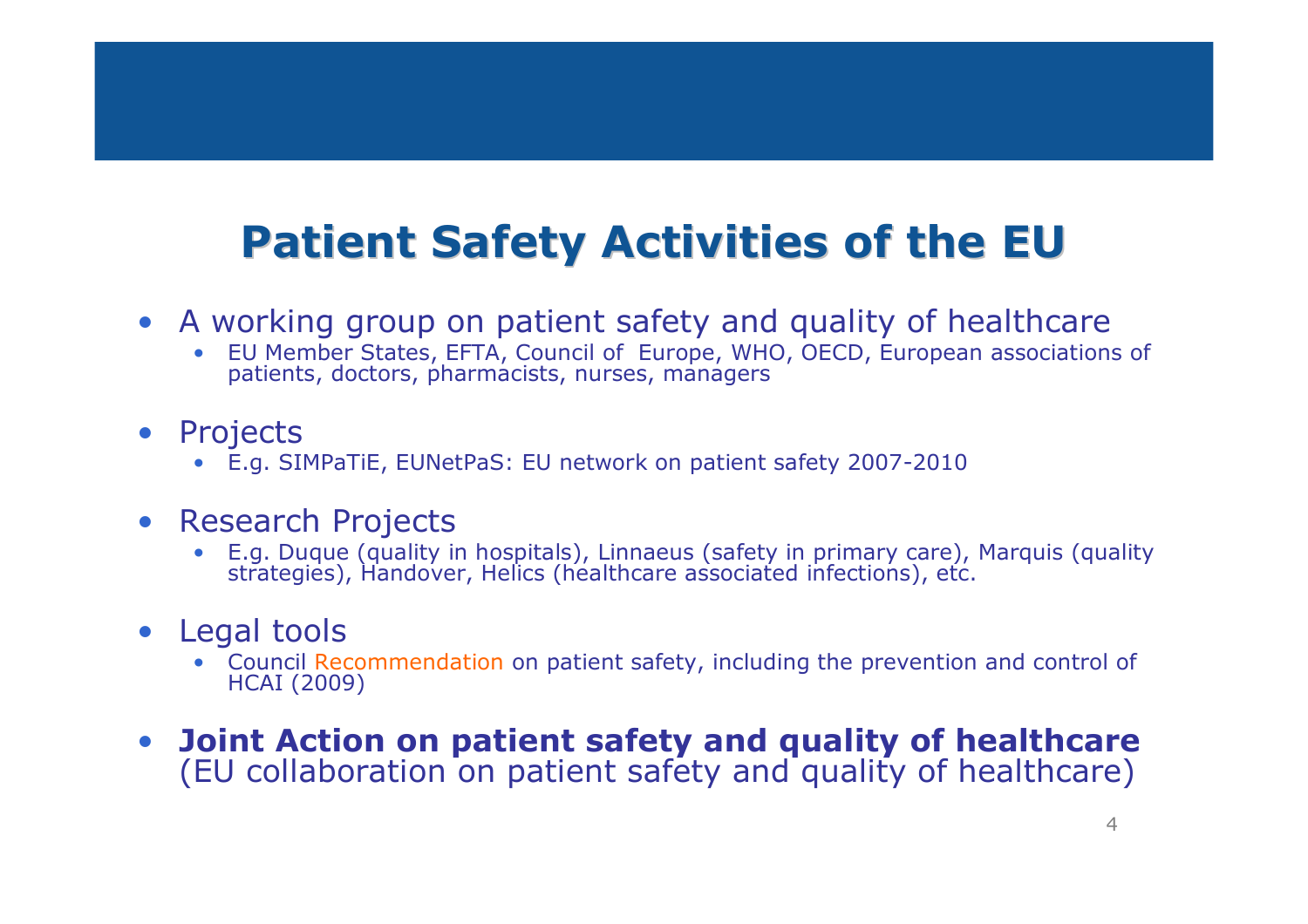# Quality Background at EU level

- COMAC (1990–1993), evaluating the concerted action programme on quality assurance in hospitals in a total of 262 hospitals in 15 European countries.
- ExPeRT (1996-1996), evaluating the use and development of external peer review models and to identify the main models used in the EU.
- ENQuaL (2003-2005), network to facilitate the exchange of knowledge and expertise among European countries.
- MARQuIS (2005-2008), to assess the value of different quality strategies, survey in 389 hospitals in 8 countries and audit in 89 hospitals.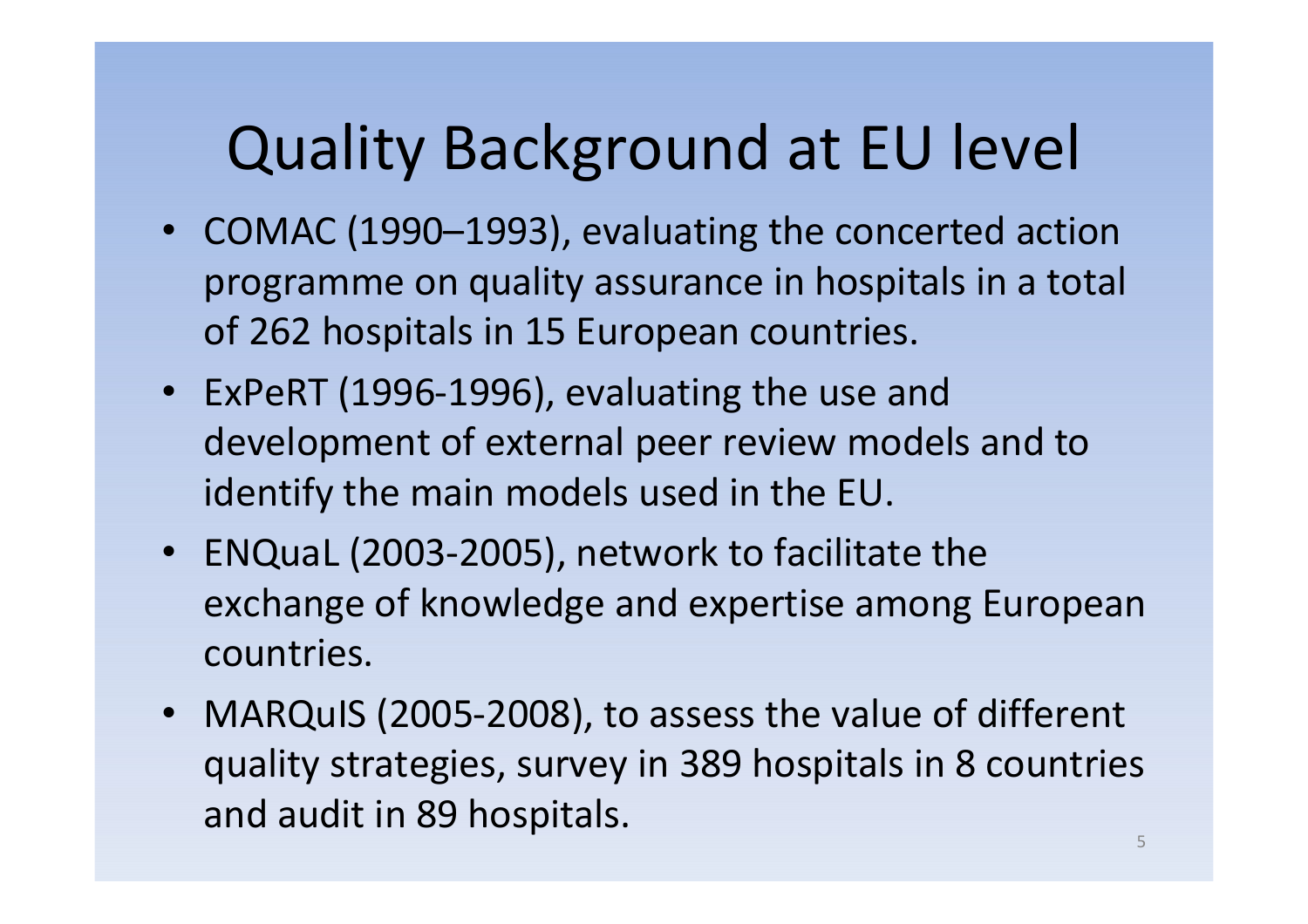# Background at EU level

- SIMPATIE (2005 -2007), 1st EU project on patient safety in 15 European countries; aimed to establish a common European set of vocabulary, indicators, internal and external instruments for improvement of safety in health care.
- EUNeTPaS ( 2007 2010), EU network for patient safety regarding culture; education in PS; reporting and learning systems; medication safety.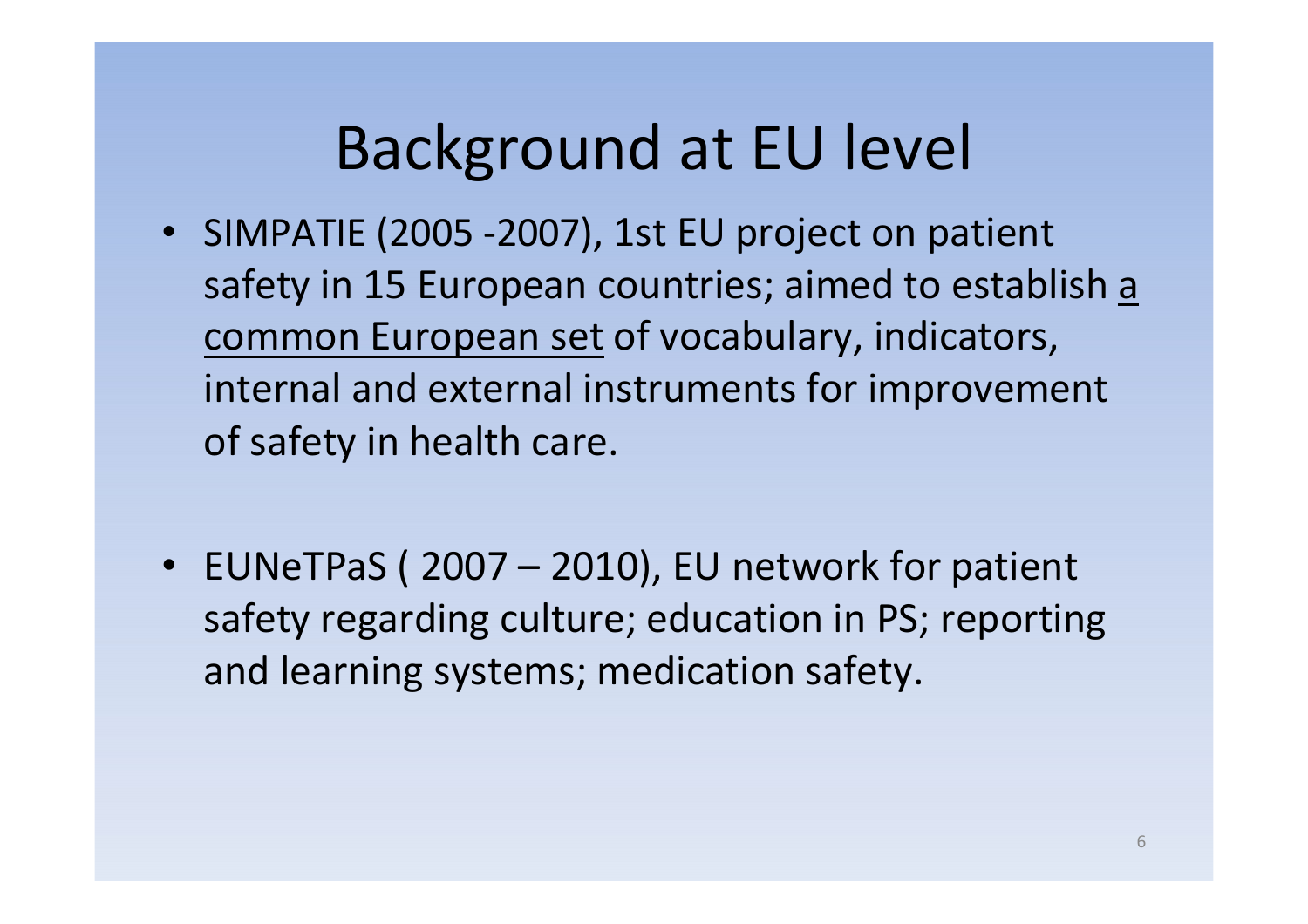



# Handover

#### **Def: verbal and non verbal communication during the patient transfer**

- UE HANDOVER FP-7, research project;
- Defining the variation in communication, culture and technology;
- Prospective, multi cultural study (process mapping, interviews; questionnaires; focus groups; observation);
- Identyfication of barriers and facillitators in medical, social and technological context during patient handover;
- Defining how variation in handover leads to adverse events and near misses;
- Evaluation of tools and education programs in handover;
- Evaluation of the financial effectiveness in handovers
- Qualitative study: 222 professionals (150/72); 92 patients in 6 countries: Poland, The Netherlands, Sweden, Italy, United Kingdom, Spain.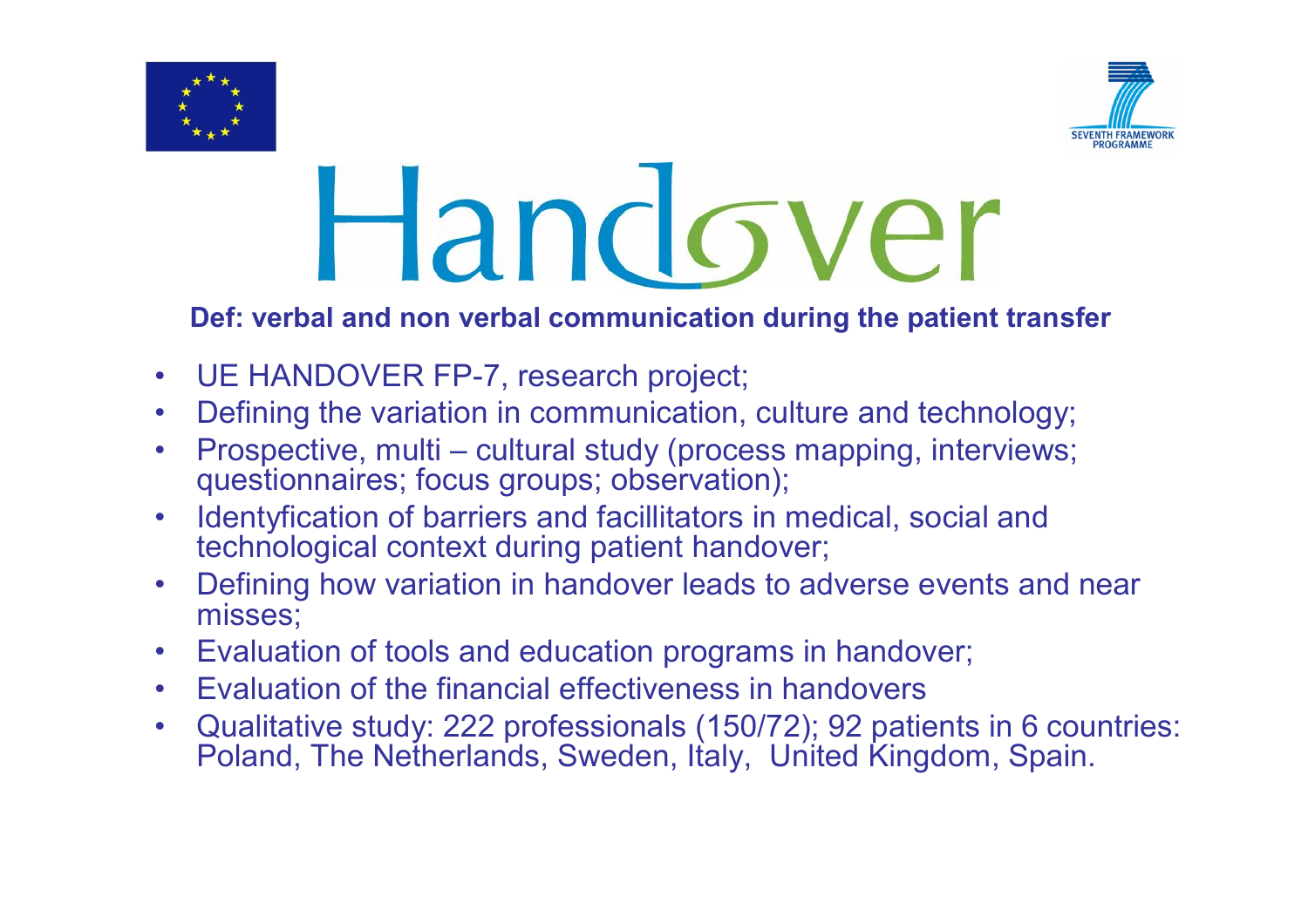"Education in handovers? It's like planting carrots on the moon…"



"Maybe it should be, that a doctor communicates with another doctor? And not that a sick patient has the only responsibility?"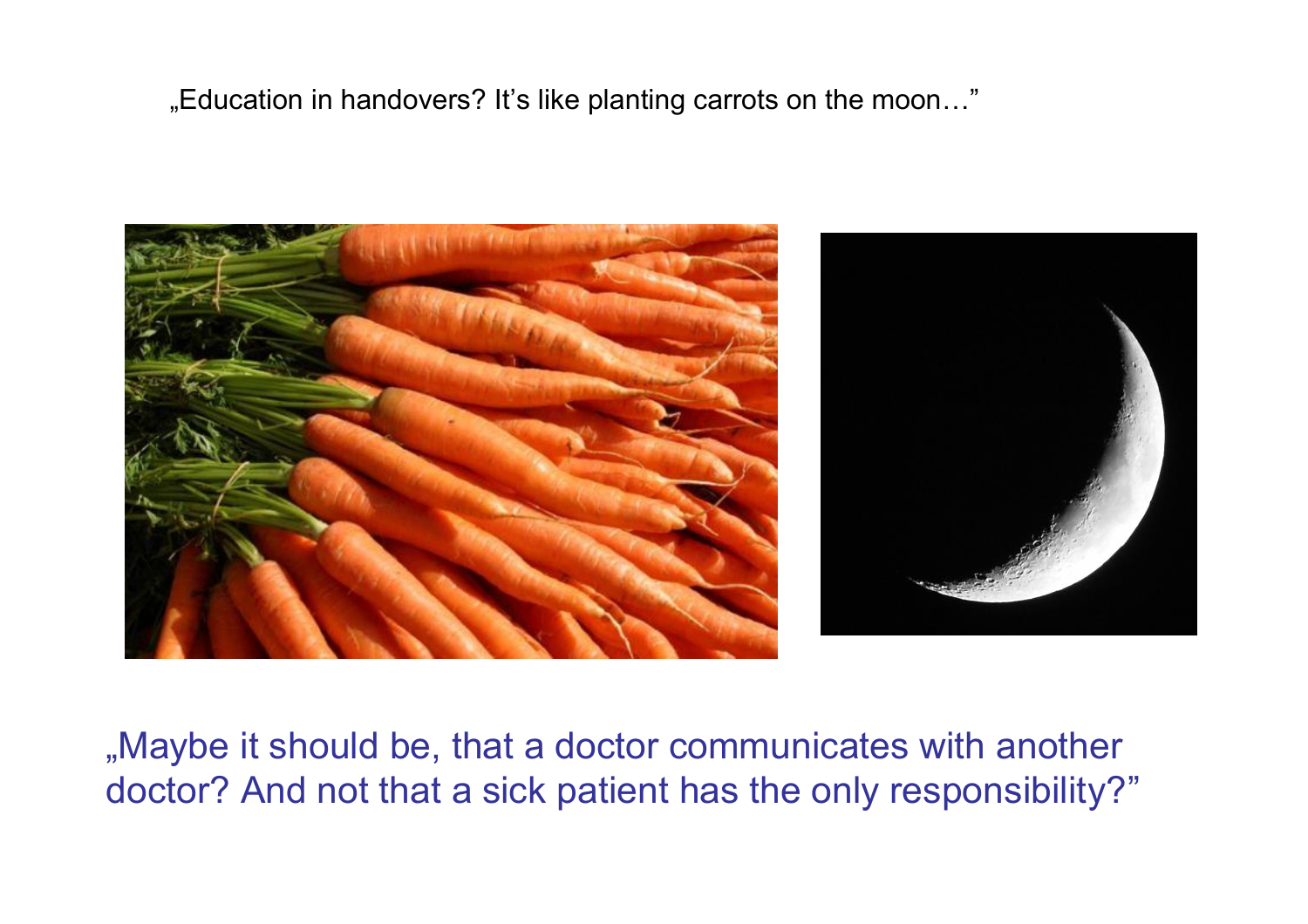





## **Deepening Our Understanding of Quality Improvement in Europe (DUQuE)**

**At European level, there is currently no comprehensive guidance for the hospitals on the development of their quality management systems.**

**Exploration of impact of quality improvement strategies on patient-level performance has not been performed at EU level.**

**DUQUE will aim at identifying the most effective quality and safety mechanisms.** 

**This research will guide hospitals in developing, and purchasers in contracting hospital services**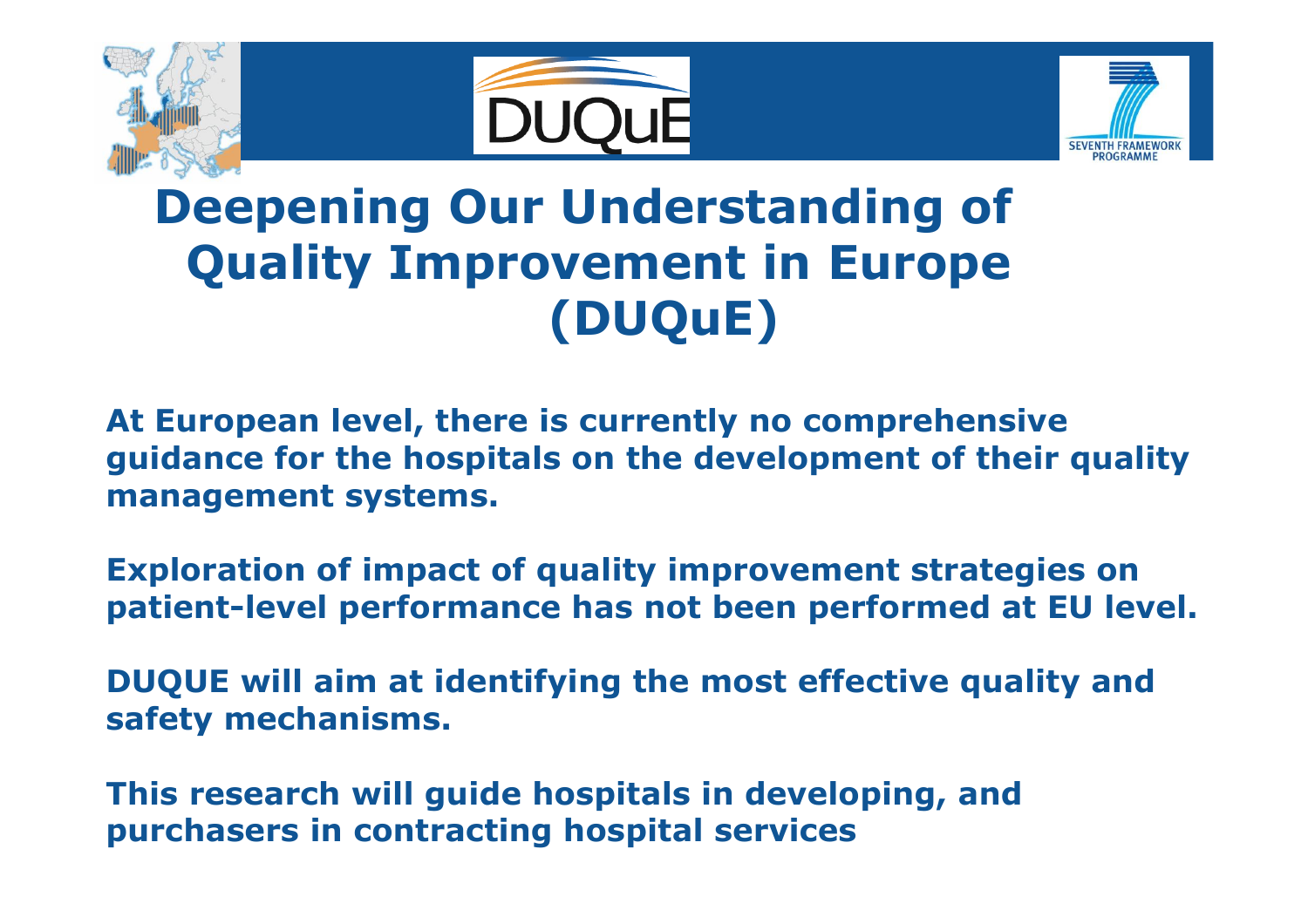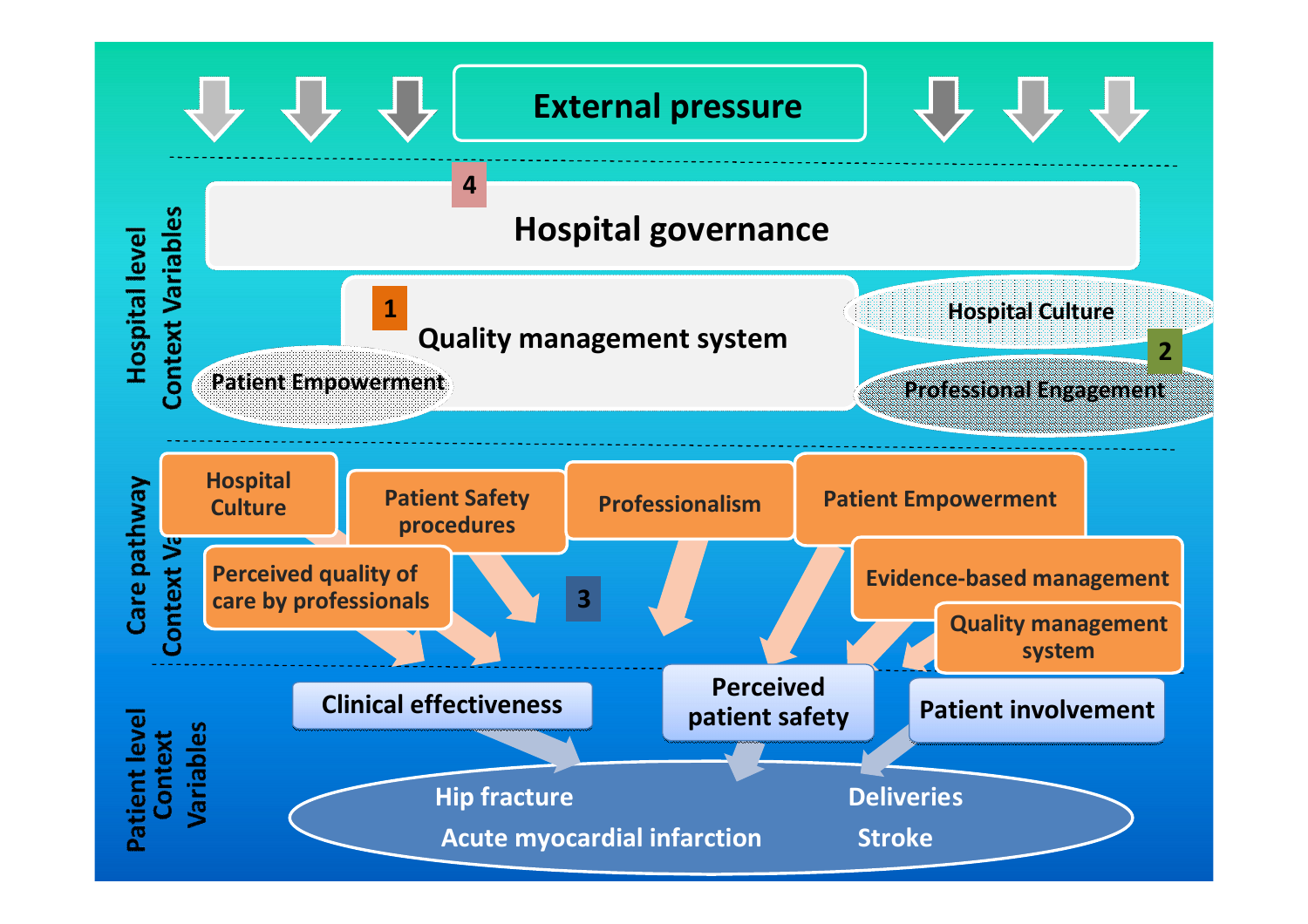#### **Council Recommendation on Patient Safety**

#### • *Composed of two parts:*

- General patient safety issues (seven recommendations)
- Prevention and control of healthcare associated infections (two recommendations)

**http://ec.europa.eu/health/patient\_safety/policy/index\_en.htm**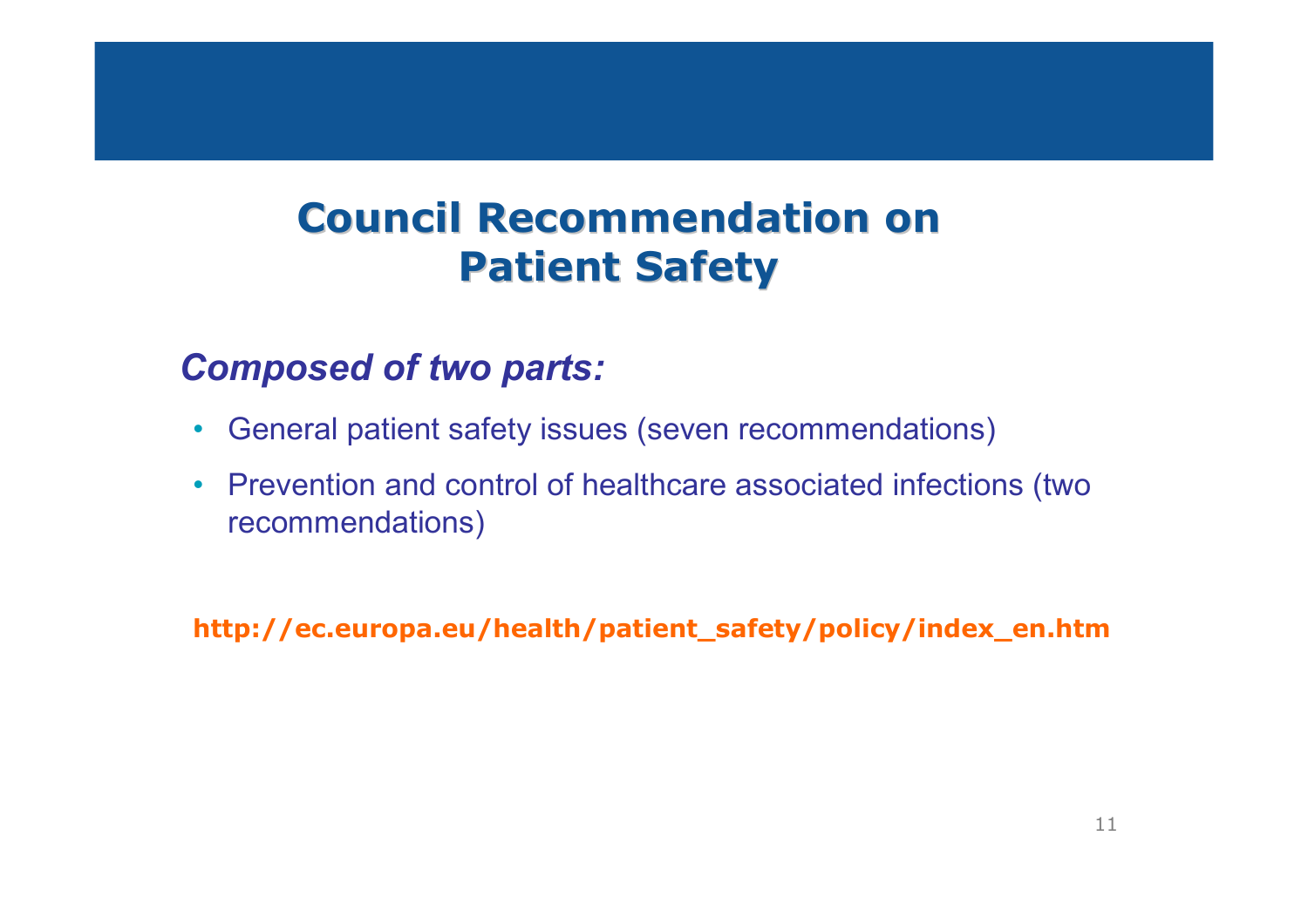#### **Council Recommendation:**

#### • *Activities for Member States:*

• Patient safety policies, empowerment of patients, reporting and learning, education and training

#### • *Actions for the EU with Member States*

• Classify, codify patient safety, share knowledge and good practices at EU level, promote research

#### • *Healthcare associated infections (by ECDC)*

• Strategy for control and prevention of HCAI, mechanism for implementation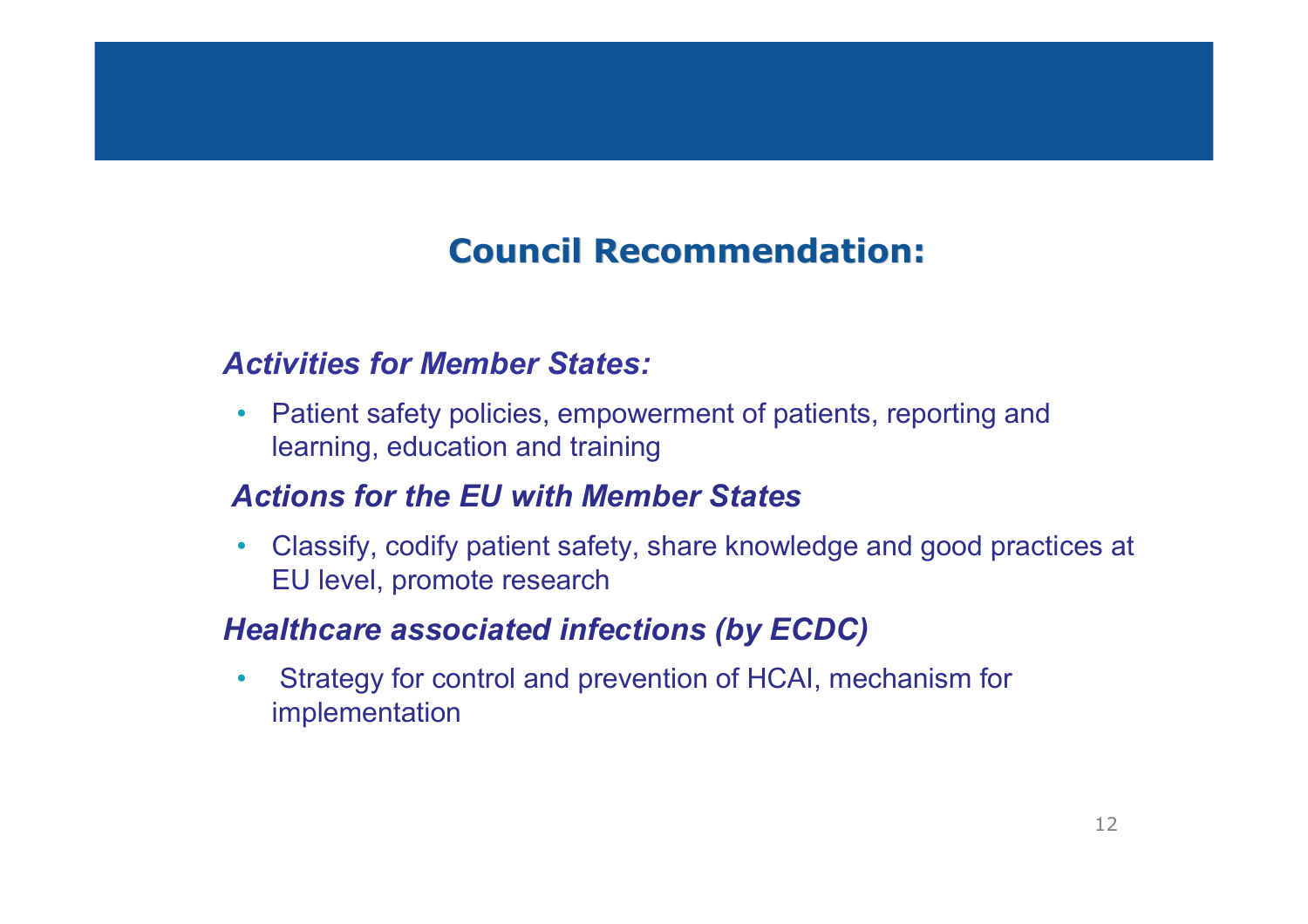#### **Report on the implementation of the Council Recommendation<sup>1</sup>**

- Based on a questionnaire to Member Sates
- The report is planned to be published in atumn 2012
- Some preliminary results:
	- *Few initiatives on education in quality and patient safety in MSs.*
	- *An active role of patients in patient safety, formalised in only few countries. This includes for example information for patients.*
	- *Almost all Member States have patient safety policies in place*
	- *Competent authorities in some of the Member States, partly on legal basis. Among major tasks: promoting best practices*
	- *Some Member Sates have patient safety standards in place and a majority of Member States would welcome EU guidelines on how to build and introduce standards*
	- *Routine reporting and learning of adverse events in some of the Member States.*
- $\triangleright$  Overall: it seems that although patient safety is embedded in public health policies in most of countries, there is still room for improvement, for example in the area of patient empowerment, education and patient safety standards.

<sup>1</sup>*REPORT FROM THE COMMISSION TO THE COUNCIL on the basis of Member States' reports on the implementation of the Council Recommendation (2009/C 151/01) on patient safety, including the prevention and control of healthcare associated infections*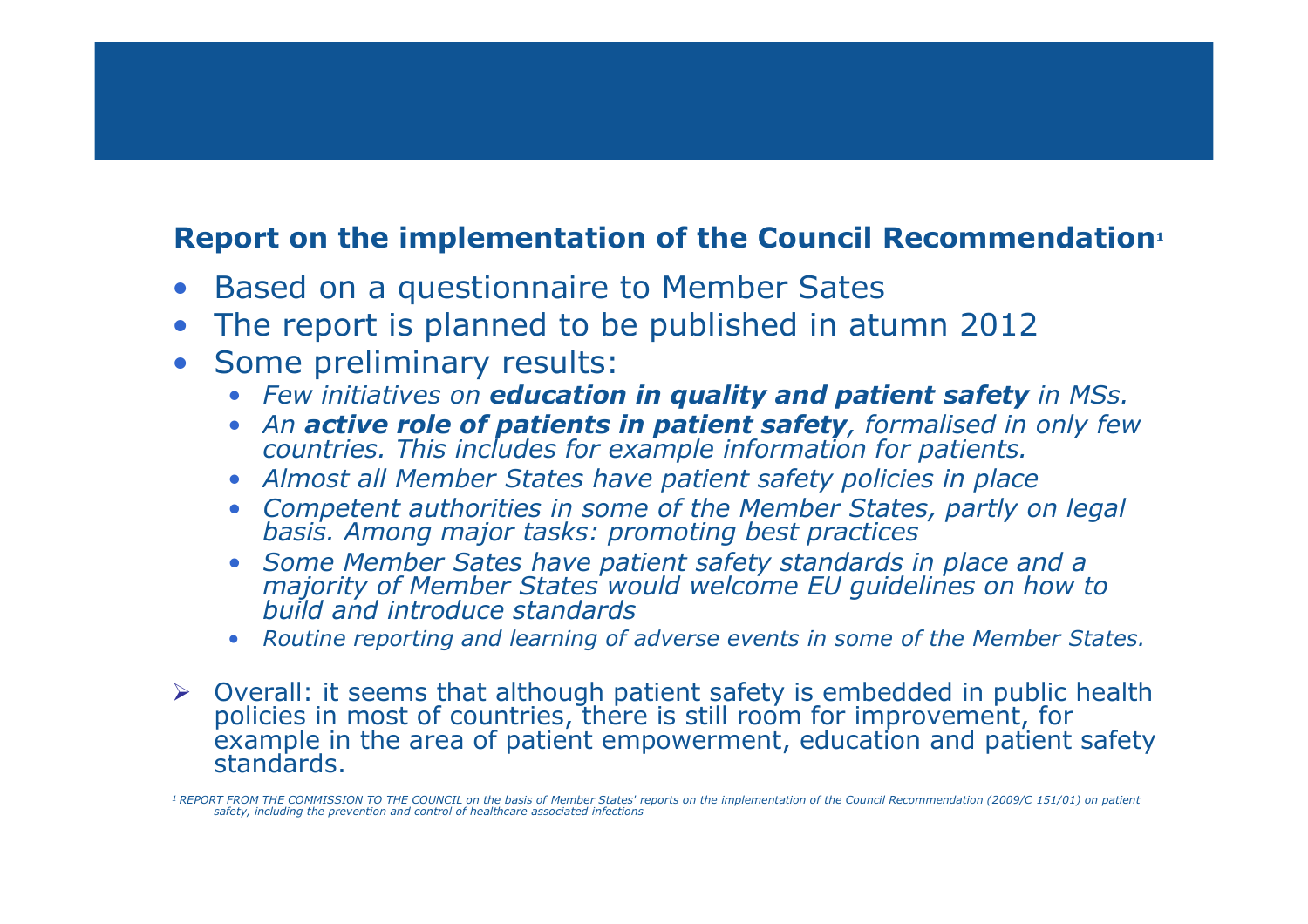#### **Report on the implementation of the Council Recommendation:**

#### **lessons for the Joint Action?**

- $\triangleright$  Along the lines of the report, the JA supports initiatives in Member States by:
	- *Sharing good practices*
	- *Cooperation on the strategies*
	- *Good practices in the area of patient-centeredness*
	- *JA may help to develop guidelines for patient safety standards*
	- *The network may help MS to further develop activities of national authorities*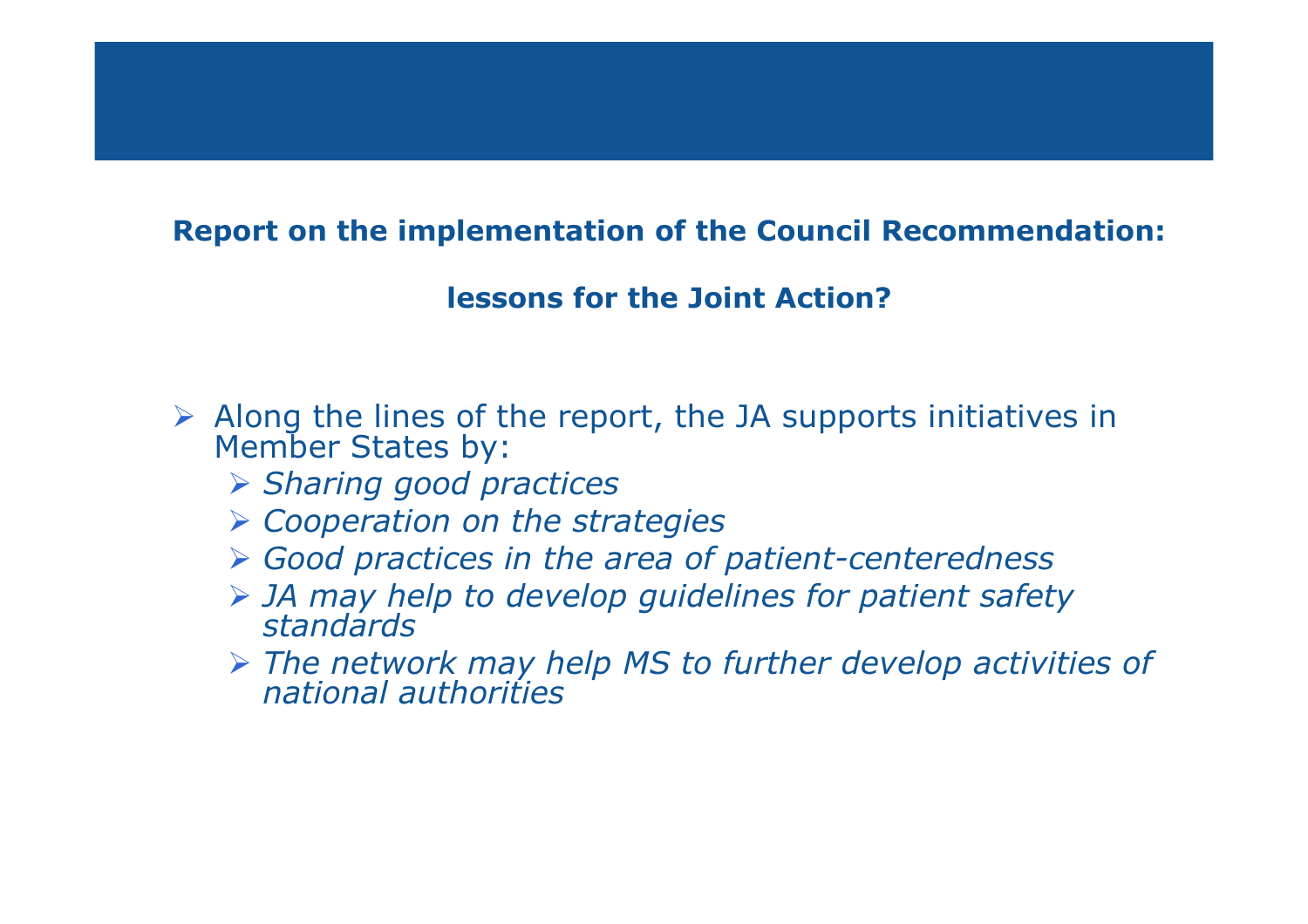#### **From patient safety to wider quality of healthcare**

- Discussions in the Council Working Party on Public Health at Senior Level under the French and Spanish Presidencies
- Reflection paper on healthcare quality developed by the Commission and the working group
- Main discussion points:
	- Which areas of quality should and could be addressed at EU level?
	- How to ensure patient empowerment and involvement of health professionals?
- Some related EU activities:
	- Recognition of qualifications of health professionals; rare diseases; ehealth network; cancer screening; patients' rights in cross-border healthcare, etc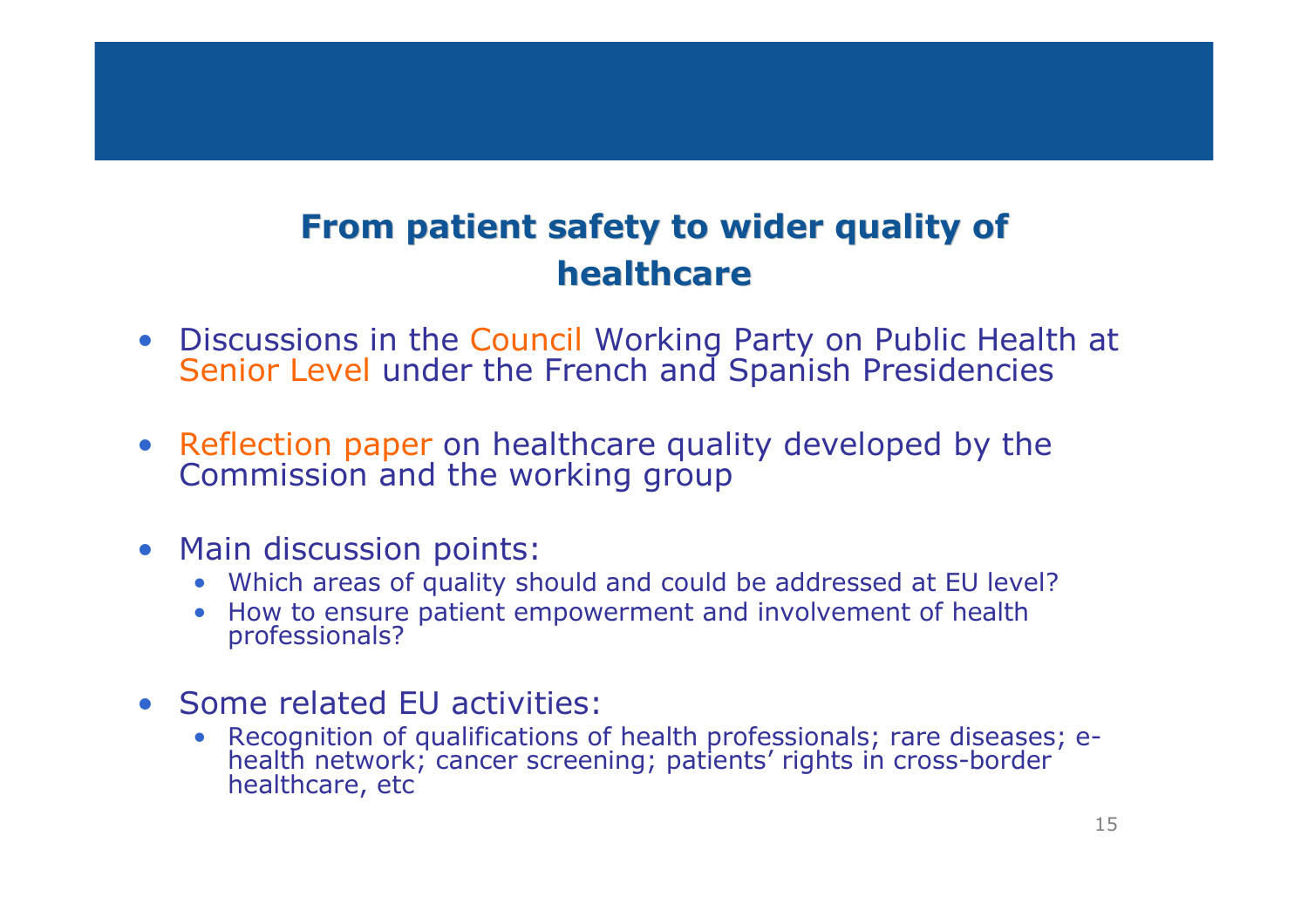#### **Quality at the EU level – terms of reference of EU Working Group on Patient Safety and Quality of Care**

- **the creation of a patient-centred healthcare environment that respects the rights of patients and which treats all patients and their families with dignity;**
- **an increase in the quality of life of the patient at every stage of the patient pathway: including development of comparative data and quality improvement strategies in primary care, secondary care, mental healthcare, palliative care and disease prevention.**
- **an increase in patient involvement in healthcare: including the provision of clear and comprehensive information on efficacy and clinical outcomes; the building of health literacy; and support for selfmanagement of chronic disease.**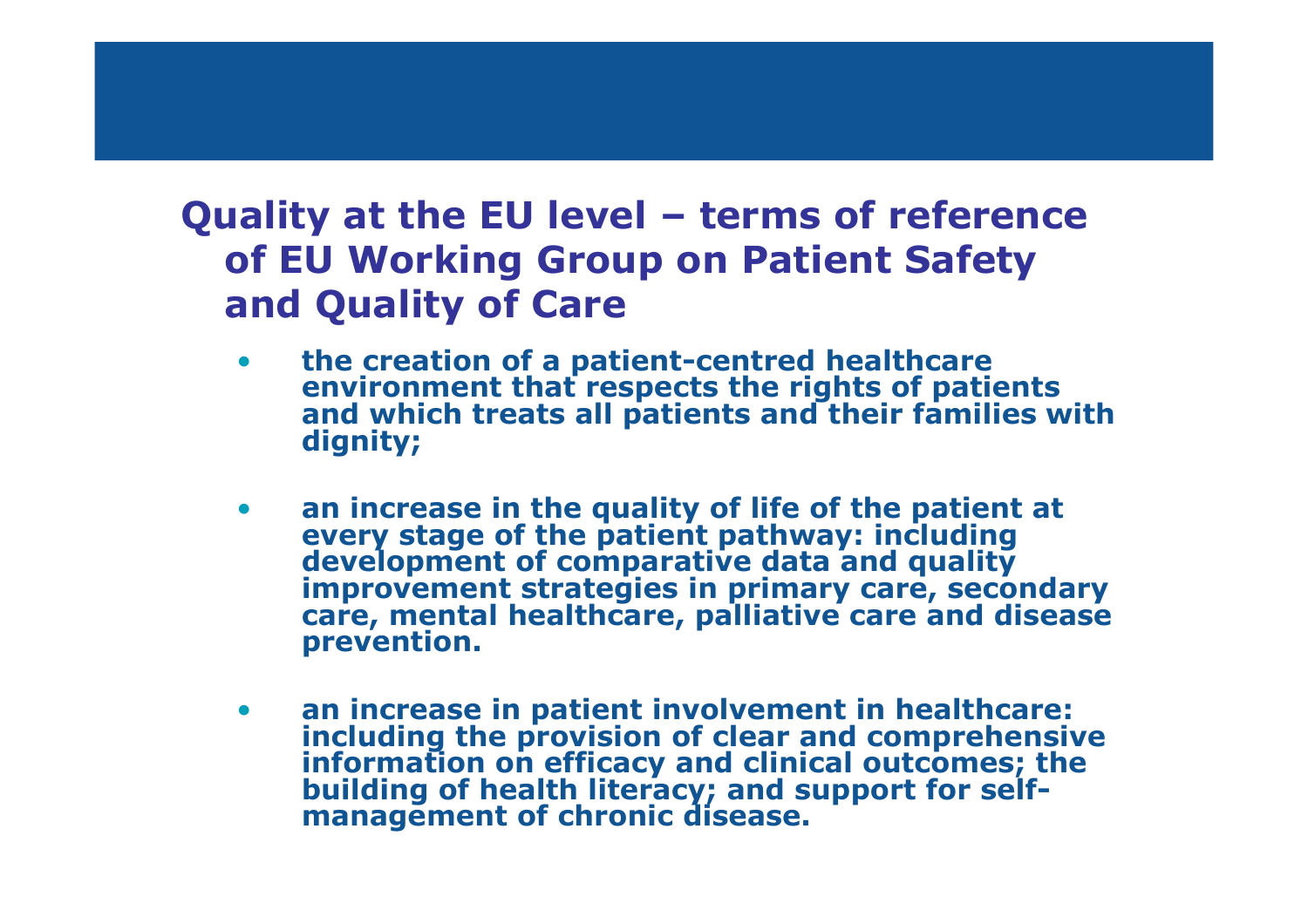#### **Directive on the application of patients' rights in cross-border healthcare**

• *The implementation of the Recommendation should be seen in a wider legislative context at EU level.* 



• *The Directive 2011/24/EU on the application of patients' rights in cross-border healthcare, also aims to promote:*

- *Transparency for patients*
	- **Information about safety and quality regulations available for patients**
- *Information about healthcare providers*
	- **Refusal of prior authorisation if doubts over quality and safety of a healthcare provider**
- *Cooperation of Member States*
	- **On standards and guidelines on quality and safety**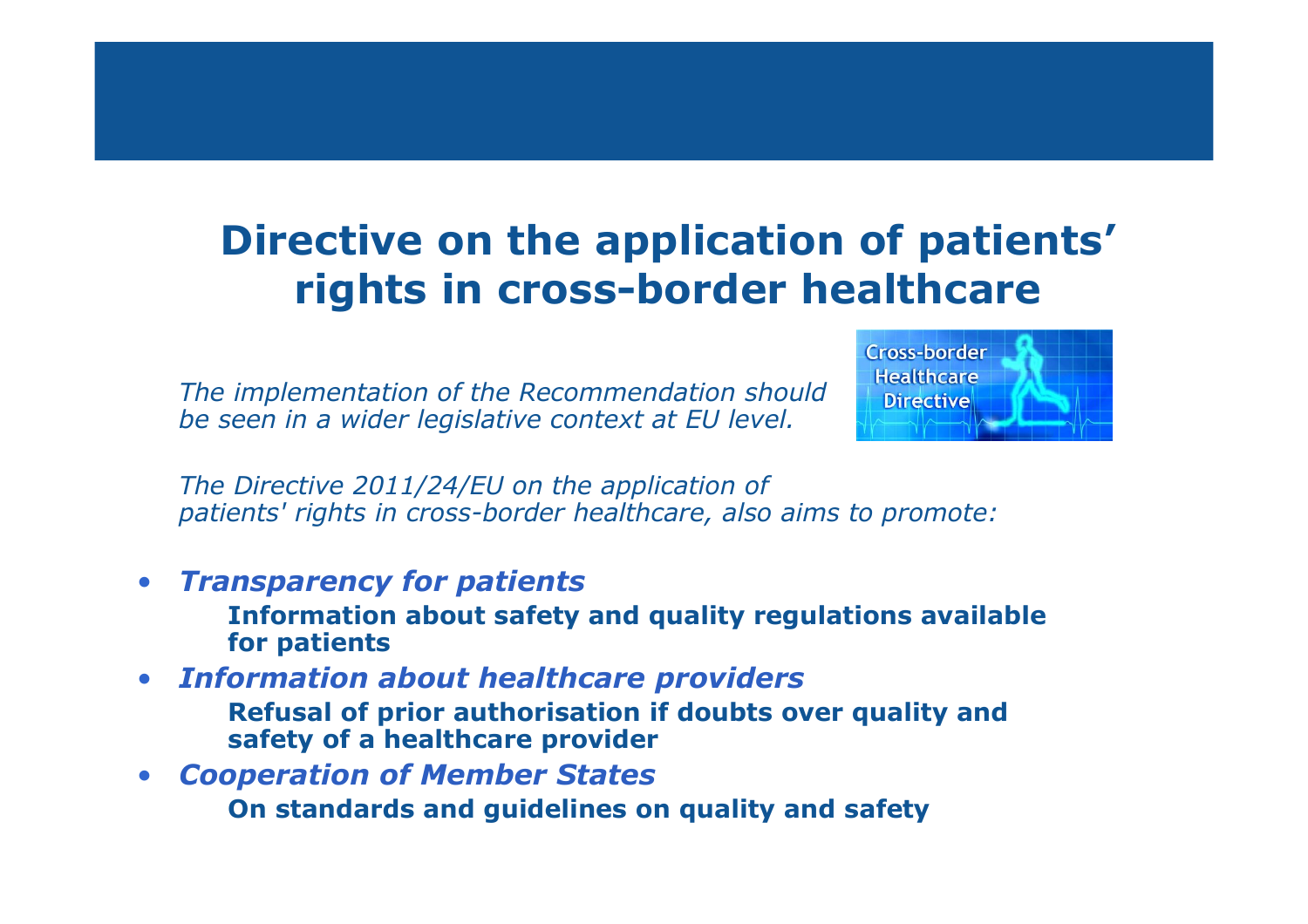#### **Some challenges in the patients' rights Directive regarding quality and safety**

- **What kind of information is needed to conclude that there are no concerns about safety and quality of care provided at hospital level?**
- **How to ensure that mechanisms are in place to generate such information?**
- **How to ensure that information about safety and quality is available for competent authorities and patients?**

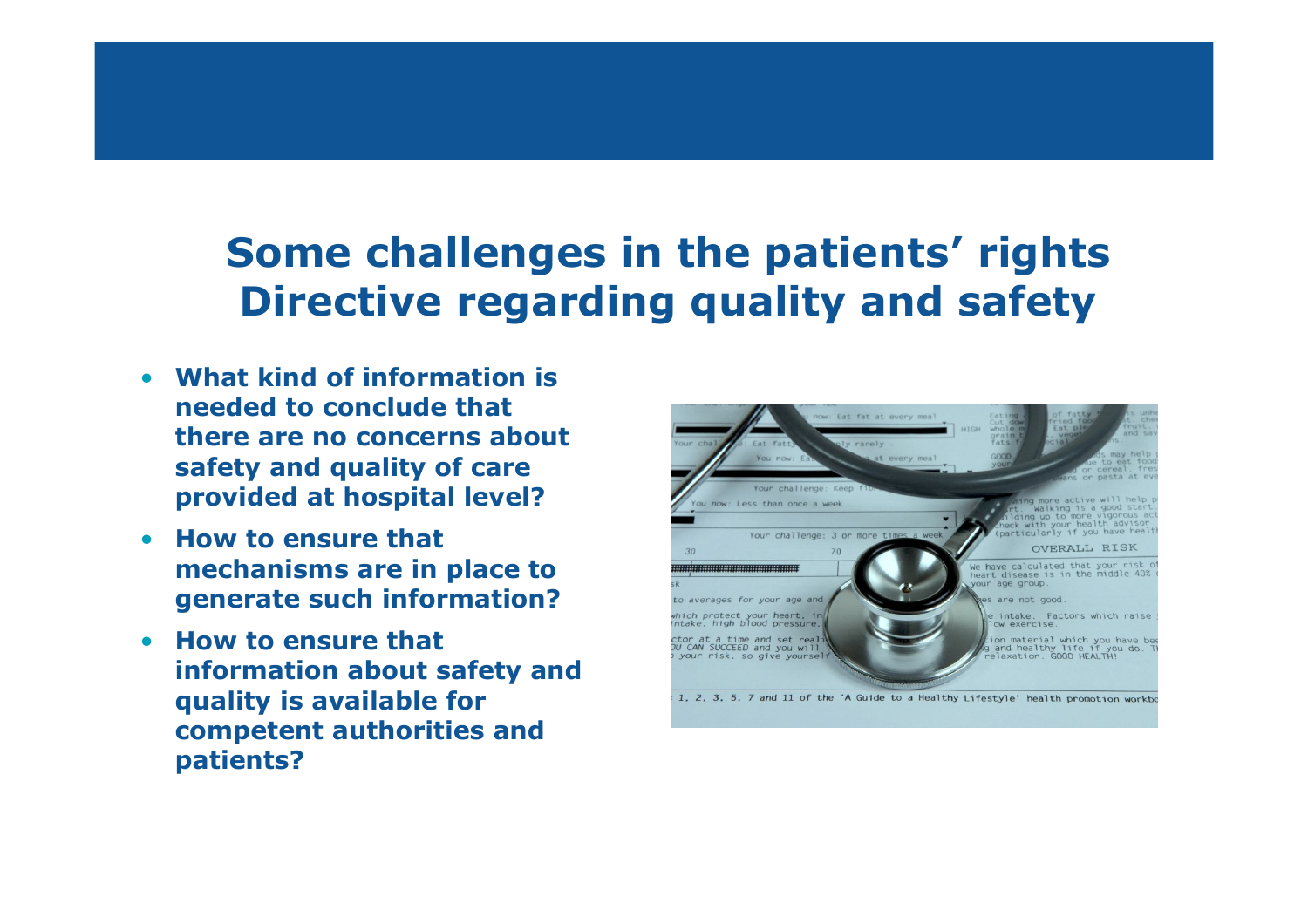#### **Patient empowerment**

- Increasing attention for the role of the patient in healthcare
- Patient-centred healthcare included in the Commission Strategy "Together for Health" and in Council conclusions.
- Active role of the patient can promote patient safety and quality of healthcare
- Patients can have an active role in chronic disease management
- Recent EU events under Danish Presidency:

European conference on patient empowerment (12 April, 2012)

Informal Council (24 April, 2012), including a session on patient empowerment in the context of chronic disease management. It was concluded that patient empowerment should be a cornerstone of the EU approach in chronic diseases.

• The role of the patient is explicitly mentioned in the Joint Action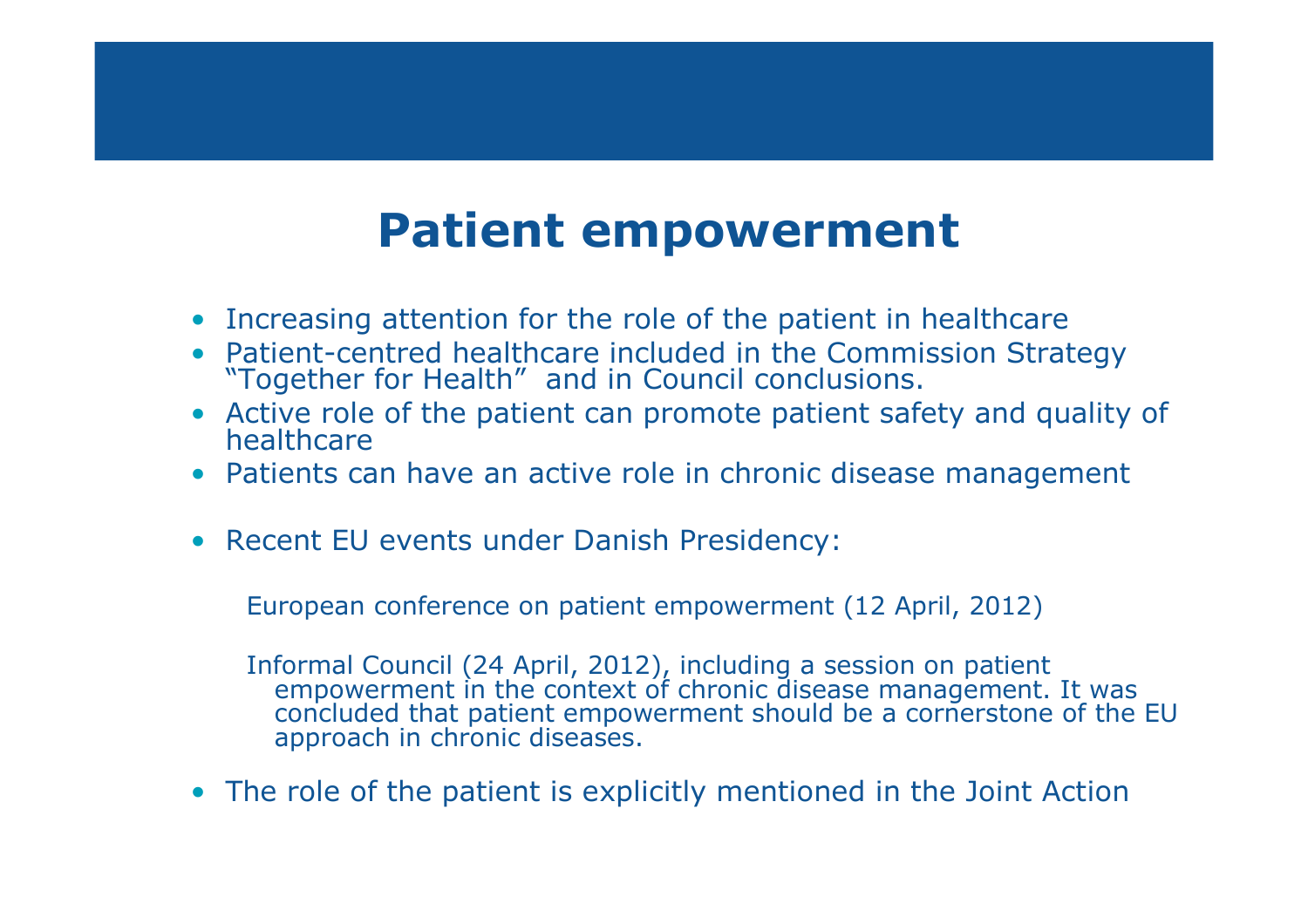#### **The role of professional organisations**

- *At national level, guidelines on quality and safety are often developed in close collaboration with professional organisations.*
- *Knowledge and the network of EU umbrella organisations for professionals should be used for improving healthcare delivery in the EU.*
- *Also related to the shaping of EU reference centres in the context of the Directive on cross-border healthcare.*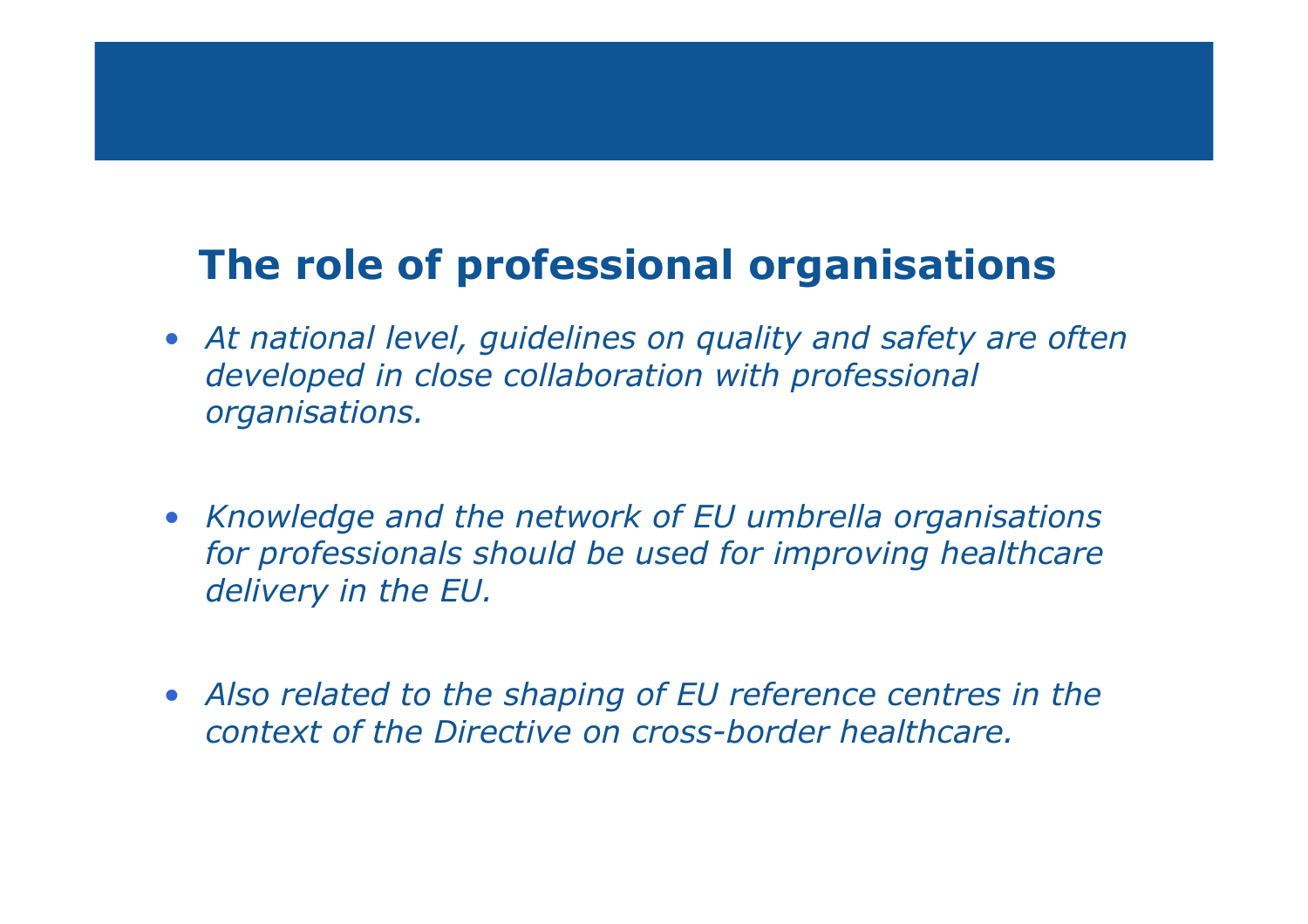#### **The role of professional organisations**

- *EU societies for medical specialists have been active in the development of:*
	- **Clinical guidelines (e.g. in the field of Neurology, orthopaedics, oncology, etc)**
	- **Curricula for medical specialists (e.g. the curriculum for general cardiology by the European Society for Cardiology, activities by CPME)**
- *The European federation for Nurses (EFN) have produced a position paper to highlight the need*  for quality and safety guidelines in the context of *the development of reference centres in the EU.*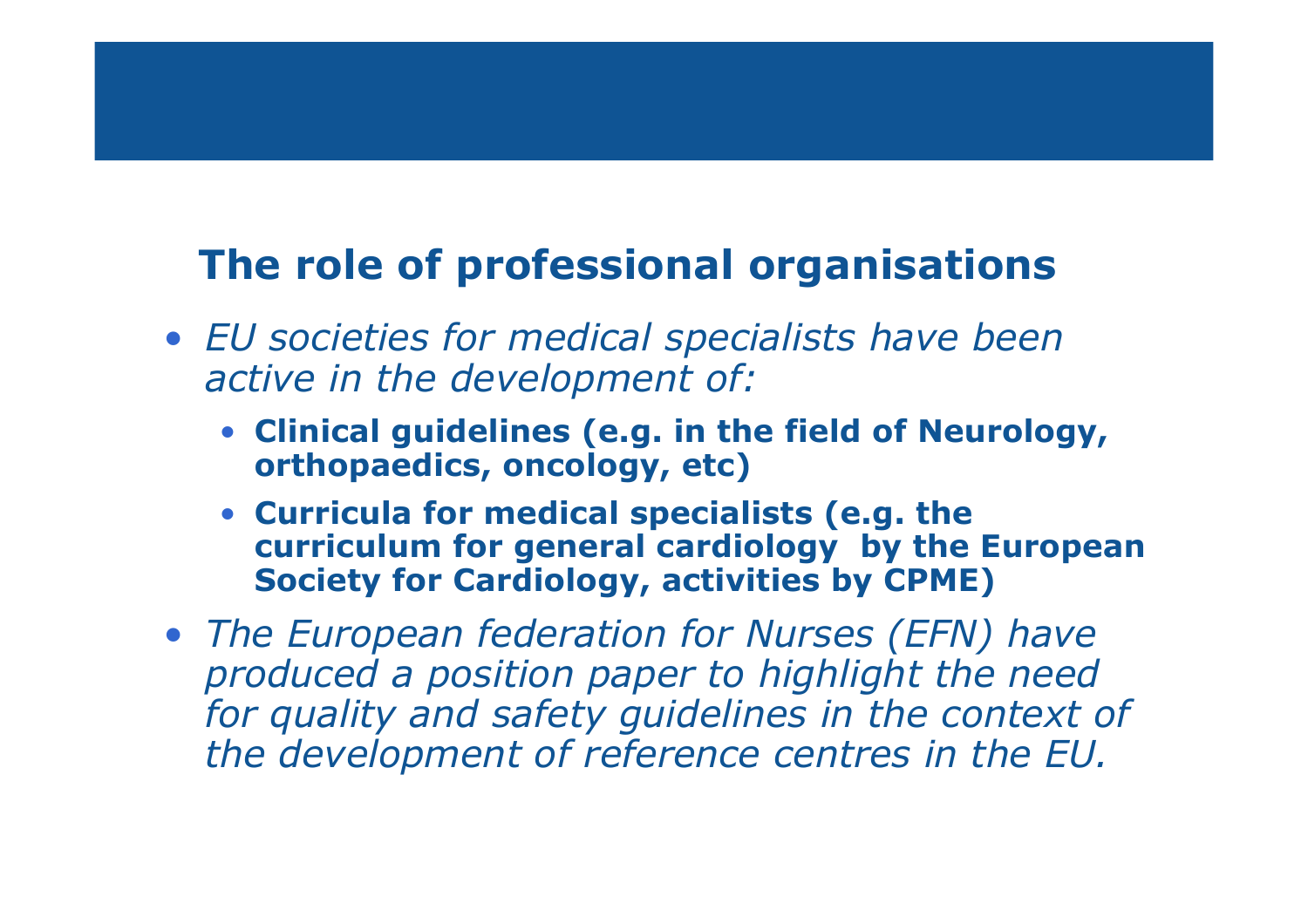#### **Joint Action on Patient Safety and Quality of Healthcare**

*Joint Action means a collaboration between the Commission and Member States under co-financing by the Health Programme*

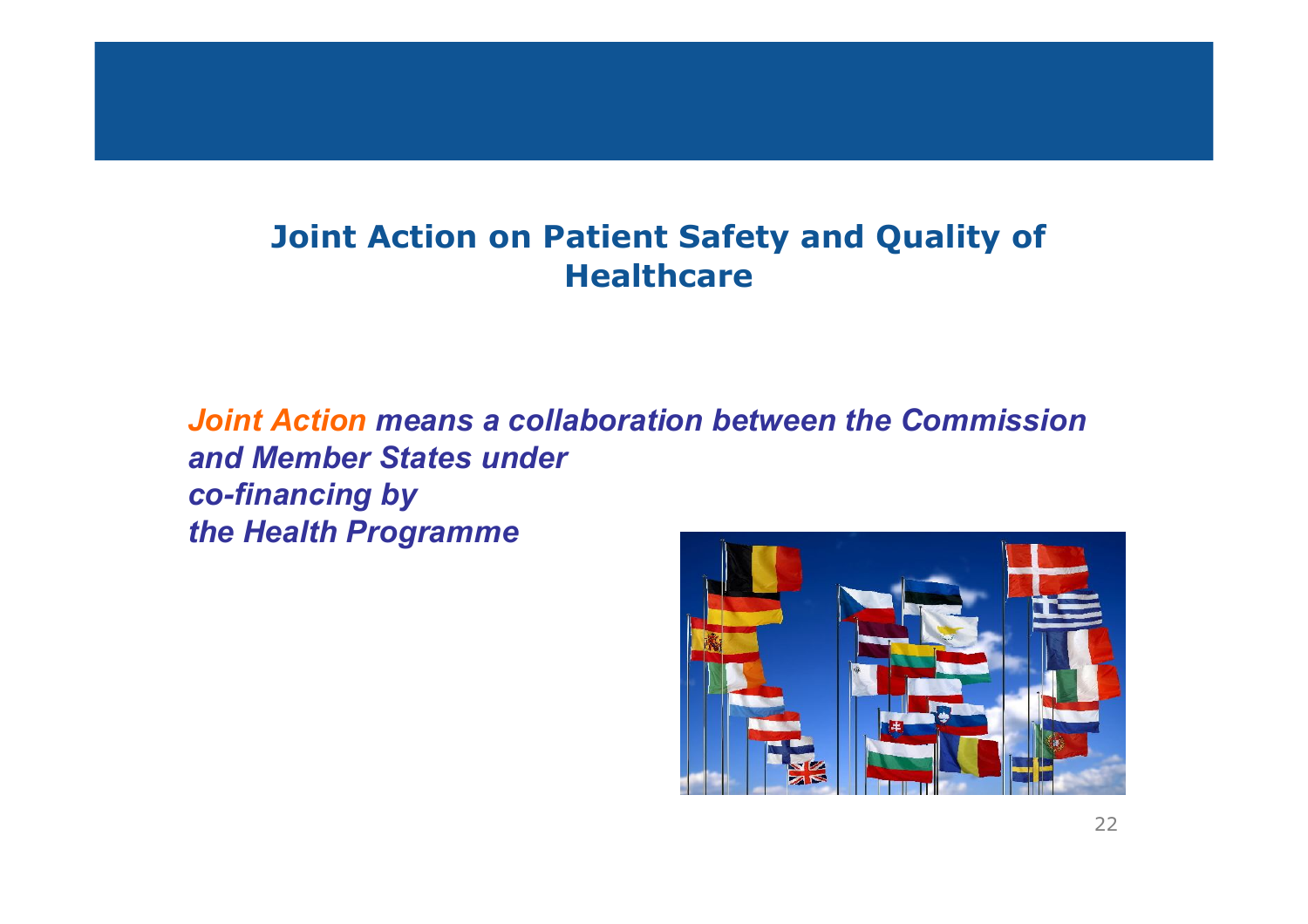# What has been achieved? EUNetPaS: an EU network…

An EU-level platform for collaboration and networking between:

- 27 Member States
- International organisations
- European stakeholders in the field of healthcare (healthcare professionals, patients, institutions, scientists)



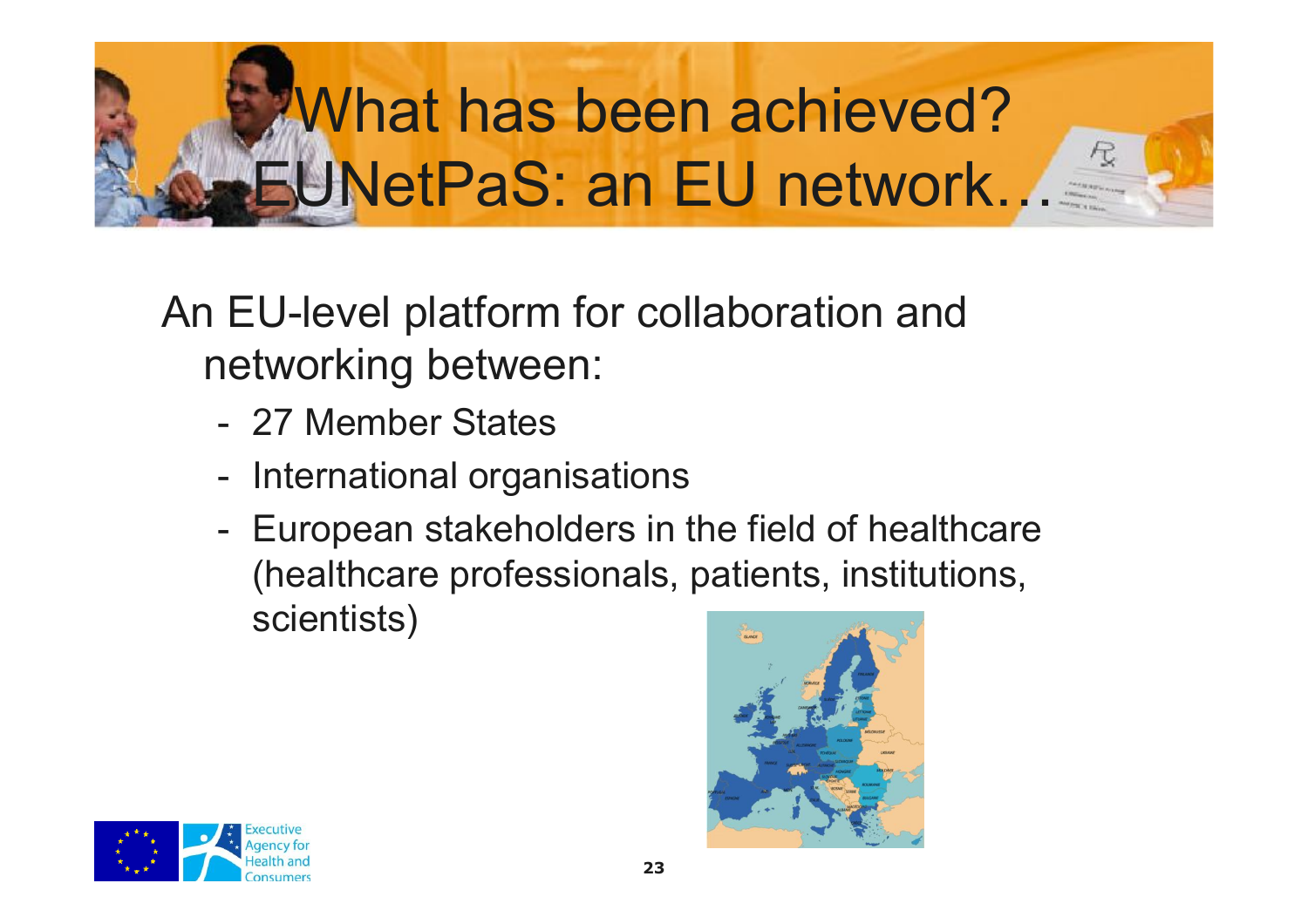# …of National Networks

- National institutions on Patient Safety (PS):
	- Health care quality agencies
	- Dedicated PS agencies or departments
- Decision makers and financers
- Healthcare professionals
- Patient representatives
- Research teams on PS

#### **National** Platforms



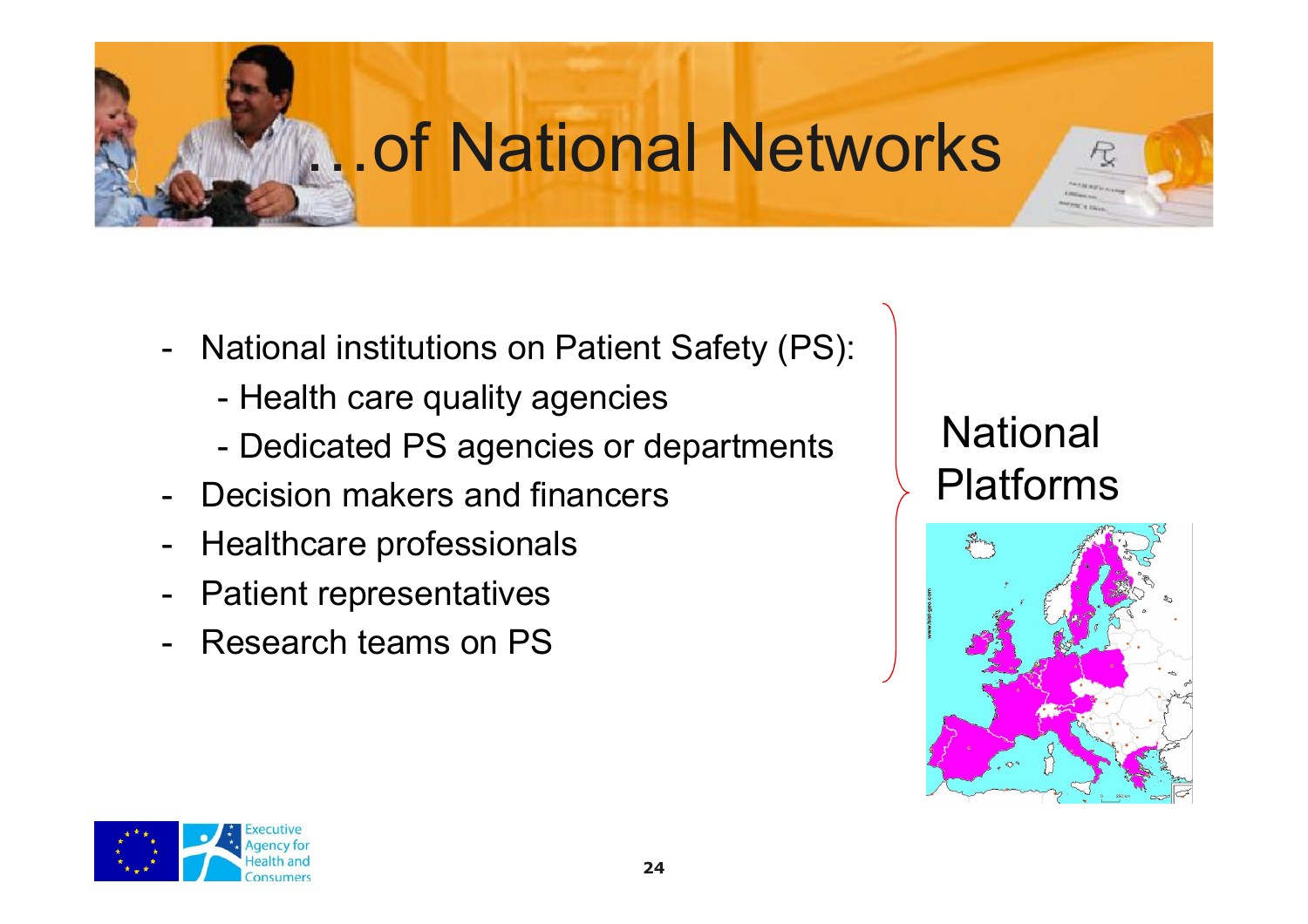

# EUNetPaS Outcomes and Deliverables

Promote coherence at the EU level through recommendations and proposition of common tools

- **Culture measurement tool** and links to performance
- Guidelines for **education and training**
- Virtual library of European **reporting and learning systems**
- A mechanism for sharing **high priority PS issues and/or solutions** between all Member States
- Recommendation on **medication safety**
- An EU community of hospitals involved in PS

### Create a sustainable European Network on PS

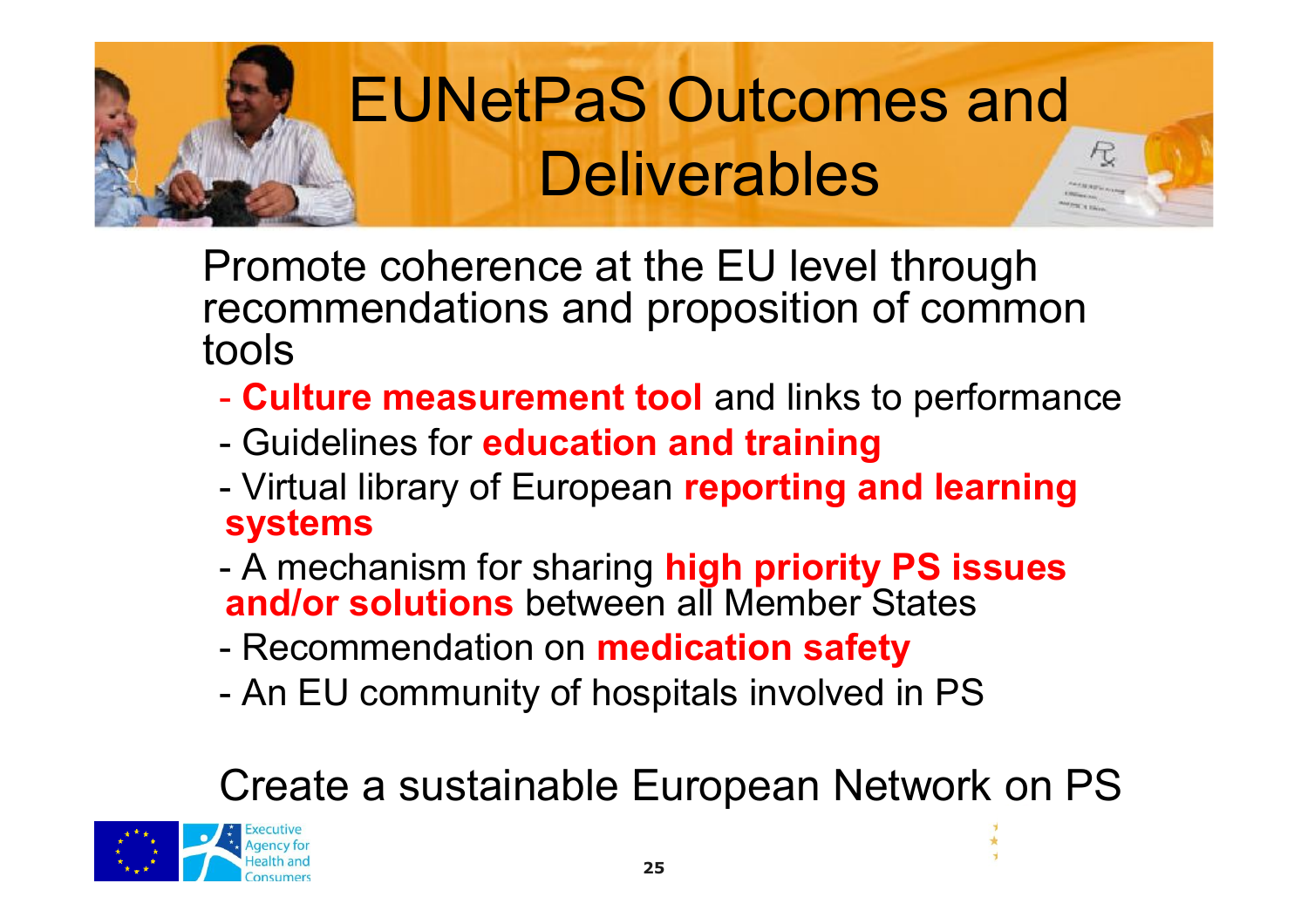#### **Joint Action The Commission perspective**

- Following the mandate of the Commission in the field of patient safety and quality of healthcare, the Joint Action aims to support developments in Member States
- This support focuses on:
	- The development of a sustainable EU network for cooperation, following the EUNetPaS initiative;
	- The implementation of (parts of) the Council Recommendation on patient safety;
	- Mutual learning by exchange of good practices, including implementation practices;
	- Explore quality of healthcare in the EU following the Council Working Party on Public Health at Senior Level.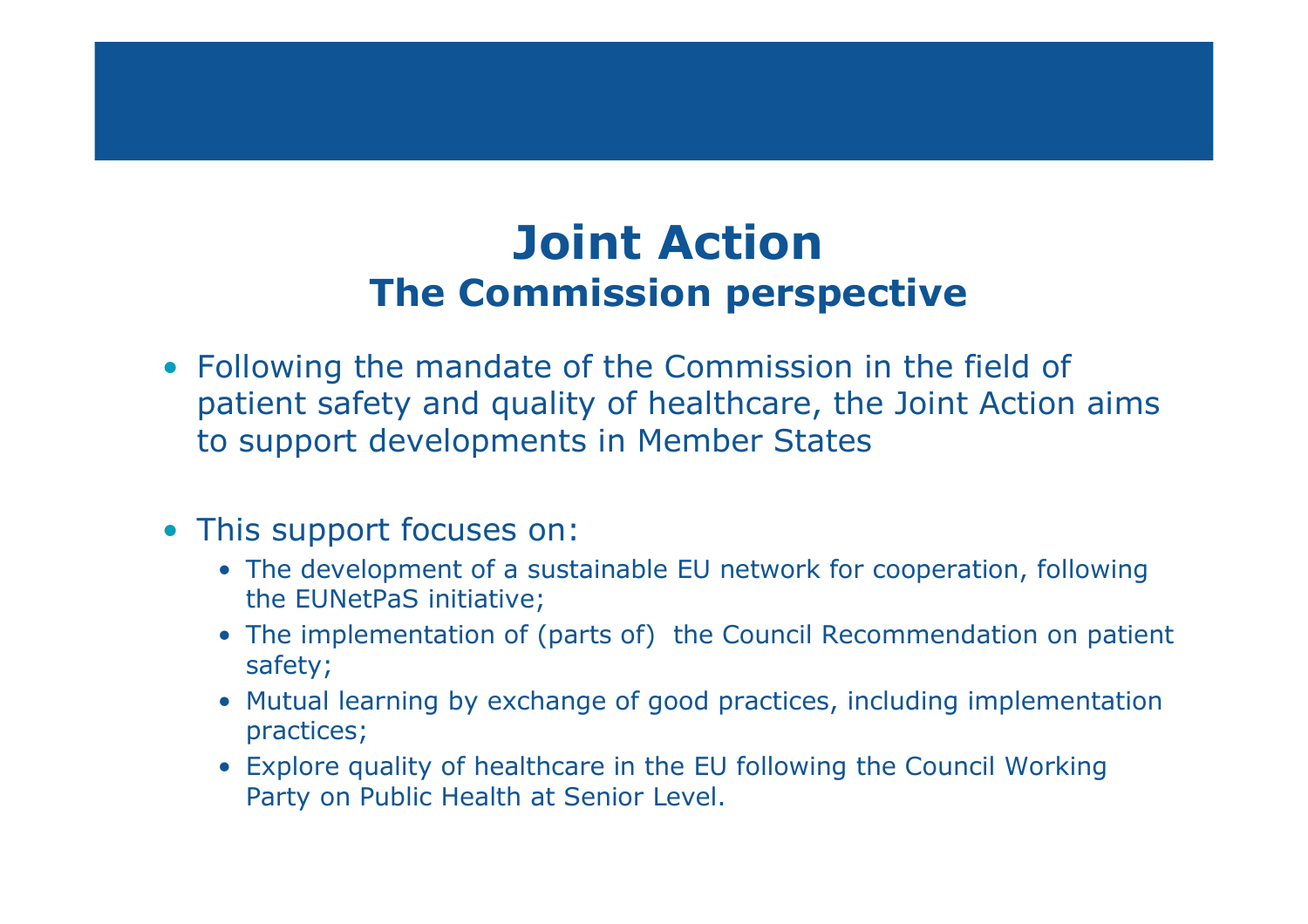